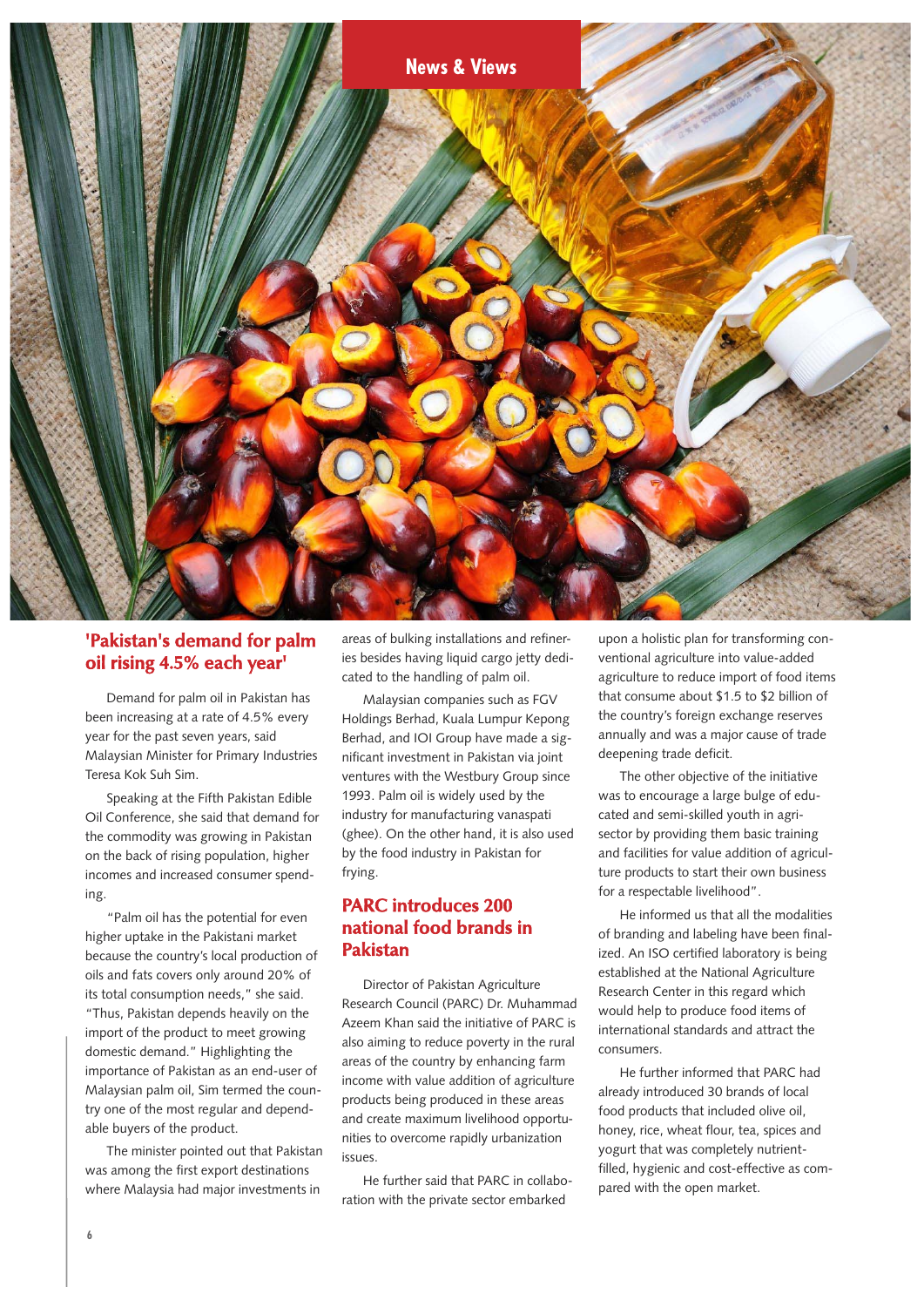The fish and yogurt processing plant have been established in NARC for providing training for interested entrepreneurs to establish their own business and install own plants to produce these things and sell them in the open market. PARC had also established its four new research stations in different ecologies for promoting agriculture and livestock sectors in rural areas of the country that would start functioning by the end of this year.

Dr. Azeem told that the government was focusing on increased productivity of major crops and would spend Rs 395 billion on 13 different agriculture sector development projects that would be completed in collaboration with provincial governments. These research stations had established in Balochistan, Khyber Pakhtunkhwa, erstwhile Federally Administrated Tribal Areas and Gilgit Baltistan to provide innovative agriculture solutions and livestock farming to alleviate poverty from these areas.

#### **With ADB's help, Pakistan to revive agri-growth**

The present government is striving to lift agricultural growth in the country but its policies reflect little understanding of the basic paradigm of agricultural development. Agriculture being a provincial subject is supposed to be handled with political wisdom and not with political naivety or political expediency.

Now, Prime Minister Imran Khan is promising once again to revitalize agricultural growth with the help of global institutions like the Asian Development Bank (ADB). He is also relying on the agricultural cooperation framework of the China-Pakistan Economic Corridor (CPEC), details of which are yet to be made public.

In December 2019, ADB's Chief for Rural Development and Food Security Dr. Akmal Siddiq met the prime minister and both discussed in detail how Pakistan's agriculture sector can be revitalized. The ADB official told PM Imran that his institution had plans to introduce corporate agriculture on a wider scale in Balochistan. He also said the ADB had approved a \$1-million grant for promoting the use of information technology in Pakistan's agriculture and the project would commence in 2020.

In November, the ADB had approved a \$275-million loan for an irrigation project in Punjab aimed at boosting crop growth by 50% and benefiting 200,000 farmers of Jhelum and Khushab districts. Prior to that, in October 2019, the ADB had announced that between 2020 and 2022 it would be lending an average of \$2.4 billion a year to Pakistan, up from \$1.4 billion a year in the past.

Part of the increased financing would cover projects in the agriculture sector. Already, the ADB-financed or co-financed projects cover crucial areas of Pakistan's agriculture like irrigation, water resources, agricultural marketing development, etc.

Towards the end of October 2019, President Arif Alvi and Chinese Ambassador to Pakistan Yao Jing inaugurated the Pak-China Agriculture Cooperation Exchange Centre in Islamabad under the Pak-China Agricultural Cooperation Forum. The forum has been created to help Pakistan benefit from Chinese experience in the agriculture sector. Chinese companies will help Pakistan find out sustainable solutions to key agricultural problems like the low yield of crops and livestock, pre- and post-harvest wastage and poor marketing.

In November, the ADB approved a \$2.5-million grant in technical assistance for the adoption of modern technology to boost the productivity of the agriculture sector in Punjab. Under this project, farmers' access to technology will be enhanced for better harvesting of crops, post-harvest management and direct marketing of the farm produce.

These are in addition to several other projects in the area of agriculture and livestock research, production of small agricultural machinery, development of disease-resistant seed varieties of various crops, etc.

**Discover & Control Leaks & Waste Compressed Air System** 

# **Compressed Air Audit Services**

Tel: +92.51.2228763 | Cell: +92.332.0506134 Email: info@airaudit.com.pk I Web: www.airaudit.com.pk LAHORE **ISLAMABAD** KARACHI  $\mathbf{I}$  $\mathbf{L}$ 

### **French envoy applauds Pakistan's efforts to achieve stability**

In a meeting with Ambassador of France Marc Barety, the adviser said that the government has worked very hard to pull the economy out of the critical state as it was in previous years. "The stage is now set for greater stabilization and enhanced domestic productivity that would help overcome inflation, boost businesses and create more employment opportunities," he said.

Shaikh said that the government was focusing on revitalizing the agricultural sector and several mega projects had been approved for improving irrigation management, watercourses, and construction of water storage facilities at the farm level. The government had doubled the social safety budget from Rs100 billion to Rs190 billion while it had also recently revamped its cash transfer program by replacing nearly 0.8 million people with more deserving people.

The government had also recently launched a special food package at the cost of Rs7 billion to provide essential food items at reduced rates through the utility stores to the poor segment of the population adversely affected by the food inflation, he added. On the macroeconomic front, the government had brought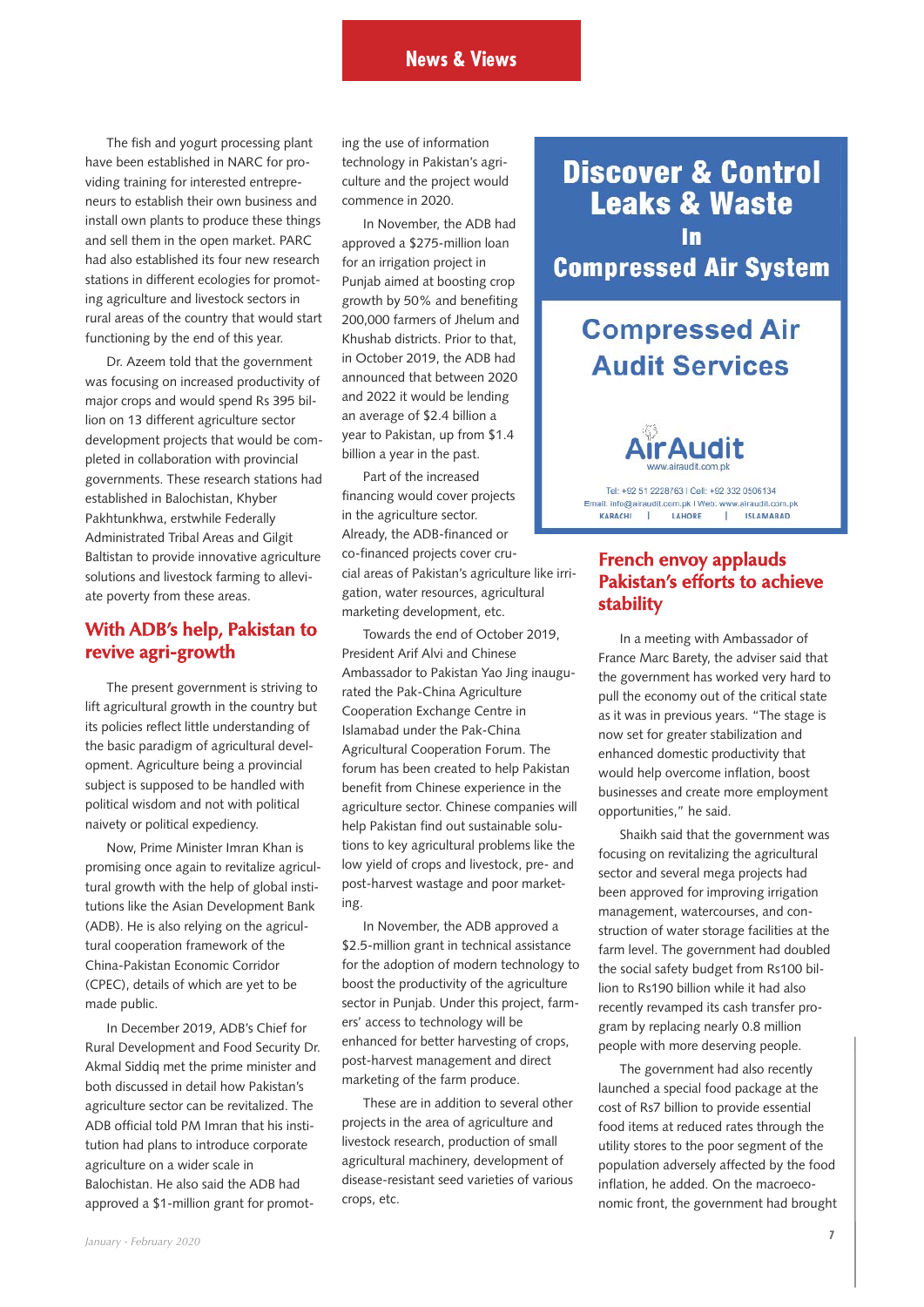down the current account deficit from \$20 billion to \$13 billion which would be further reduced to \$8 billion later this year, he assured.

"Exports which had remained stagnant for almost five years, now show an upward trend," said Shaikh. Revenue collection had jumped by 16% and foreign direct investment had gone up by 280% in the current financial year. Similarly, Pakistan's exchange rate had begun to stabilize due to enhanced external flows while the Pakistan Stock Exchange had been declared by Bloomberg as the best performing market in the world, he added.

Also speaking on the occasion, the ambassador commended the work done by the government in introducing institutional reforms and achieving stability and growth. He said that both France and Pakistan enjoyed an excellent relationship and hoped that the relationship would further strengthen in the coming days through greater economic collaborations and business partnerships.

### **Climate change takes charge of agriculture output in Pakistan**

Climate change mostly affected cotton, maize, paddy, and vegetables in both Punjab and Sindh in this year. Due to severe damage to cotton in Sindh, a large number of growers had removed the crop from their fields. The crop was infested by pests following the spell of rains.

Former chairman, Sindh Chamber of Agriculture Kabool Muhammad Khatian said due to the unavailability of BT cotton, the average yield was 16 maunds/acre in the country at a production cost of Rs40,000/acre. Thus, around half of the production was just the cost of cultivation.

He suggested policy institutions to develop cottonseed, which takes several years. So far, none of the research institutes including Tandojam, Multan and Faisalabad have developed any variety of cottonseed and the government's promises regarding the improvement of fertility and subsidy have not been fulfilled.



He said it was not only the weather but also corruption that ruined growers, as pest-resistant seeds could have sustained the bad weather. According to estimates by the stakeholders, production of around 10 million bales was expected against a revised government target of 10.5 million bales.

The country would have to import around 6.0 million bales. Of which, contracts have already been made for the import of 4.0 million bales. With the opening of the Torkham border, cotton imports were also made from Afghanistan.

Due to high temperatures, cotton was affected in Sindh and Punjab while paddy crop was affected in Dadu, Shahdadkot, Shikarupur, Larkana and Jacomabad districts in upper Sindh. Maize was affected in Punjab.

Unexpected rainfall in August and September affected harvesting of cotton and onion, while the production of tomatoes was also affected that resulted in a huge increase in prices.

Sindh government decided not to buy wheat from growers this year, which affected the growers and they were compelled to sell the commodity at lower rates of Rs 1,050/ 40 kg in the open market. However, prices moved upwards later on. Paddy rates saw an increase of the only Rs100 to Rs150/40kg, as rates

remained around Rs. 1, 100 compared with last year's rates of Rs950 to Rs1,000/40kg.

Sugarcane price in Sindh was raised by Rs 12 to Rs 192/40kg, which was also termed low by the growers looking at an increase in the cost of production. Sugar, however, saw a considerable increase in rates. Growers have termed the year a difficult one in agriculture as dollar rates increased to Rs 158 from Rs 110 in a year, but crops did not see much appreciation despite paddy and cotton being export crops in Pakistan.

Senior vice president, Sindh Abadgar Board Mehmood Nawaz Shah said. "Crop prices did not increase both at the export level and at domestic consumption level".

He further said, "generally speaking, the year has been a difficult one for the growers." On the other hand, State Bank of Pakistan has suggested an increase in agriculture finance to Rs 1.8 trillion serving 6.0 million formers in FY20.

Agriculture financing continued to demonstrate growth momentum as disbursements crossed Rs 1.0 trillion marks for the first time, reaching Rs 1.17 trillion in FY19; 21 percent higher than the disbursement of Rs 973 billion in FY18. In terms of credit demand, financial institutions were able to meet 77 percent of the demand of Rs 1.51 trillion, which is an alltime high in Pakistan.